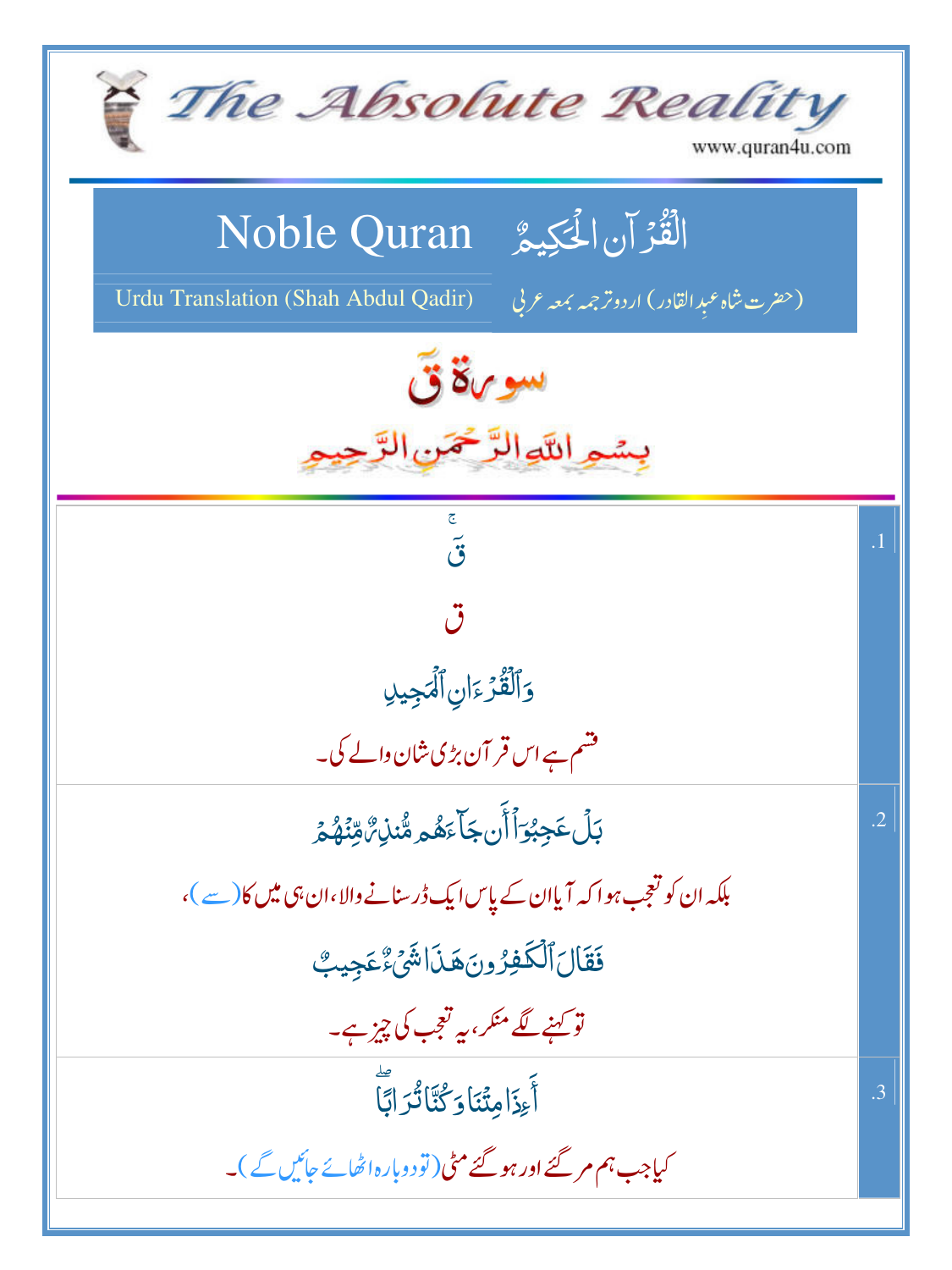| <u>ڒؘ</u> ؙڶڸ <i>ڐٞ؆ڿۘ۫ڂۢ</i> ڹۘۼۣۑۨ <i>ۮۨٞ</i>                                                             |                 |
|-------------------------------------------------------------------------------------------------------------|-----------------|
| یہ پھر آنابہت دور ہے (بعید ہے <sup>عقل</sup> سے )۔                                                          |                 |
| قَلْ عَلِمْنَا مَاتَنقُصْ ٱلْأَرَّصُ مِنْهُمَّ                                                              |                 |
| ہم کو معلوم ہے جتنا گھٹاتی ہے زمین ان (کے جسم ) میں سے۔                                                     |                 |
| وَعِندَانَا كِتَبَّ حَفِيظُ                                                                                 |                 |
| اور ہمارے پاس لکھاہے جس میں سب یاد ہے۔                                                                      |                 |
| بَلۡ كَذَّبُواۡ بِٱلۡٓخَٰٓتِّى لَمَّاۡ جَآءَهُمۡ فَهُمۡ فِیۡأَمۡرٍ مَّرِیۡحِ                                | 5               |
| کوئی(ہر گ <sup>ی</sup> ) نہیں! پر جھٹلانے لگے ہیں سچے دین کو جب اُن تک پہنچاٍسووہ پڑر ہے ہیں الجھی بات میں۔ |                 |
| أَفَلَمُ يَنظُرُوَٱ إِلَى ٱلسَّمَآءِفَوۡقَهُمۡ كَيۡفَ بَنَيۡنَـٰهَاوَرَيَّتَّـهَا                           | .6              |
| کیانگاہ نہیں کی آسان کواپنے اُوپر کیساہم نے اس کو بنایااور رونق دی،                                         |                 |
| وَمَالَهَامِنفُرُوج                                                                                         |                 |
| اور اس میں نہیں کوئی سوراخ۔                                                                                 |                 |
| وَٱلۡأَرۡهَٰنَ مَلَاَنَهَاۢ وَأَلۡقَيۡنَاۡ فِيهَاٰ يَوۡسِیَ                                                 | $\overline{.7}$ |
| اور زمین کو پھیلایا،اور ڈالے اس میں بو جھ <sup>(انگر</sup> ، پہاڑ)،                                         |                 |
| <sub>ۘ</sub><br>وَأَنۡبَٰتَنَافِيہَامِن کُلِّ زَوۡجٖبَھِيجِ                                                 |                 |
| اور اگائی اس میں ہر قیم قیم کی رونق کی چیز ۔                                                                |                 |
| 2                                                                                                           |                 |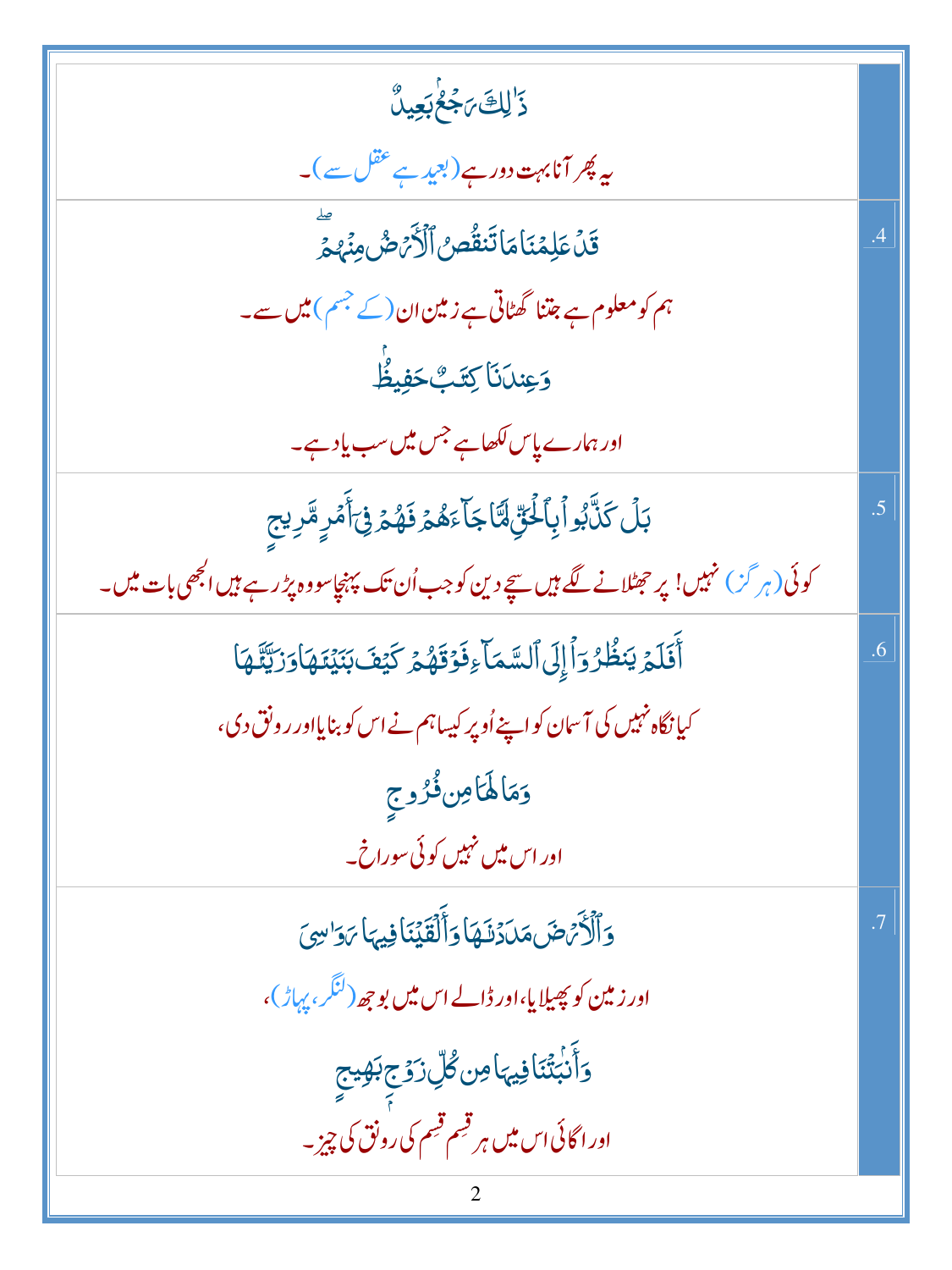| <i>ؾۜڹٞڝؚۯۊٚۘۘٞ</i> ؘۏۯؚڬۘۯؽڶڸڟۨڸػؠٞڸٟڡ۠ٞڹۣؠٮؚ                                | .8        |
|-------------------------------------------------------------------------------|-----------|
| سوحجھانے (سمجھانے) کواور یاد دلانے کو،اس بندے کوجور جوع رکھے۔                 |           |
| وَنَزَّلَّنَامِنَ ٱلسَّمَاءِمَآءَمُّبَرَكَا                                   | $\cdot$ 9 |
| اور اتاراہم نے آسان سے پانی بر کت کا،                                         |           |
| <b>ذَأَنْبُثْنَابِ</b> هِۦجَنَّتٍۥرَحَبَّال <b>ُّك</b> َصِيلِ                 |           |
| پھر اگائےاس سے باغ اور اناج کٹتے کھی <b>ت</b> کا،                             |           |
| <u>و</u> َٱلنَّخۡلَ بَاسِقَتٍ لَّمَّا طَلَّعٌ نَّضِيلٌ                        | .10       |
| اور تھجوریں کمبی،ان کا گاڑھا(خوشے ) ہے تہہ بر تہہ ۔                           |           |
| ؆ۯؘػٙٵڸڷۼٵۜڋ                                                                  | .11       |
| (پہ سب کچھ کیا)روزی دینے کو بندوں کے ،                                        |           |
| <u>و</u> َأَحۡيَيۡنَابِهِۦۢبَلۡلَاَةَۚمَّيۡتَاۚ                               |           |
| اور جِلایا(زندہ کیا)اس(پانی)سے ایک مر دہ دیس۔                                 |           |
| كَنَا لِكَ ٱلْخُرُوجُ                                                         |           |
| یوں ہی ہے ( قیامت <sup>کے</sup> روز ) نکل کھڑے ہو نا۔                         |           |
| ػڶ <sub>ؖ</sub> ڹؾؙ <b>ڐڹ</b> ؘڶۿؽ <sub>ۘ</sub> ۊؘۏۿۯؙ۠ڔڿ؋ٲؖڞؘڂٮ۪۠ٱڵڗٞڛۨ؋ۿؙٶۮ | .12       |
| حیٹلا چکے ہیں ان سے پہلے نوح کی قوم،اور کنویں والے اور شمو د ،                |           |

 $\mathfrak{Z}$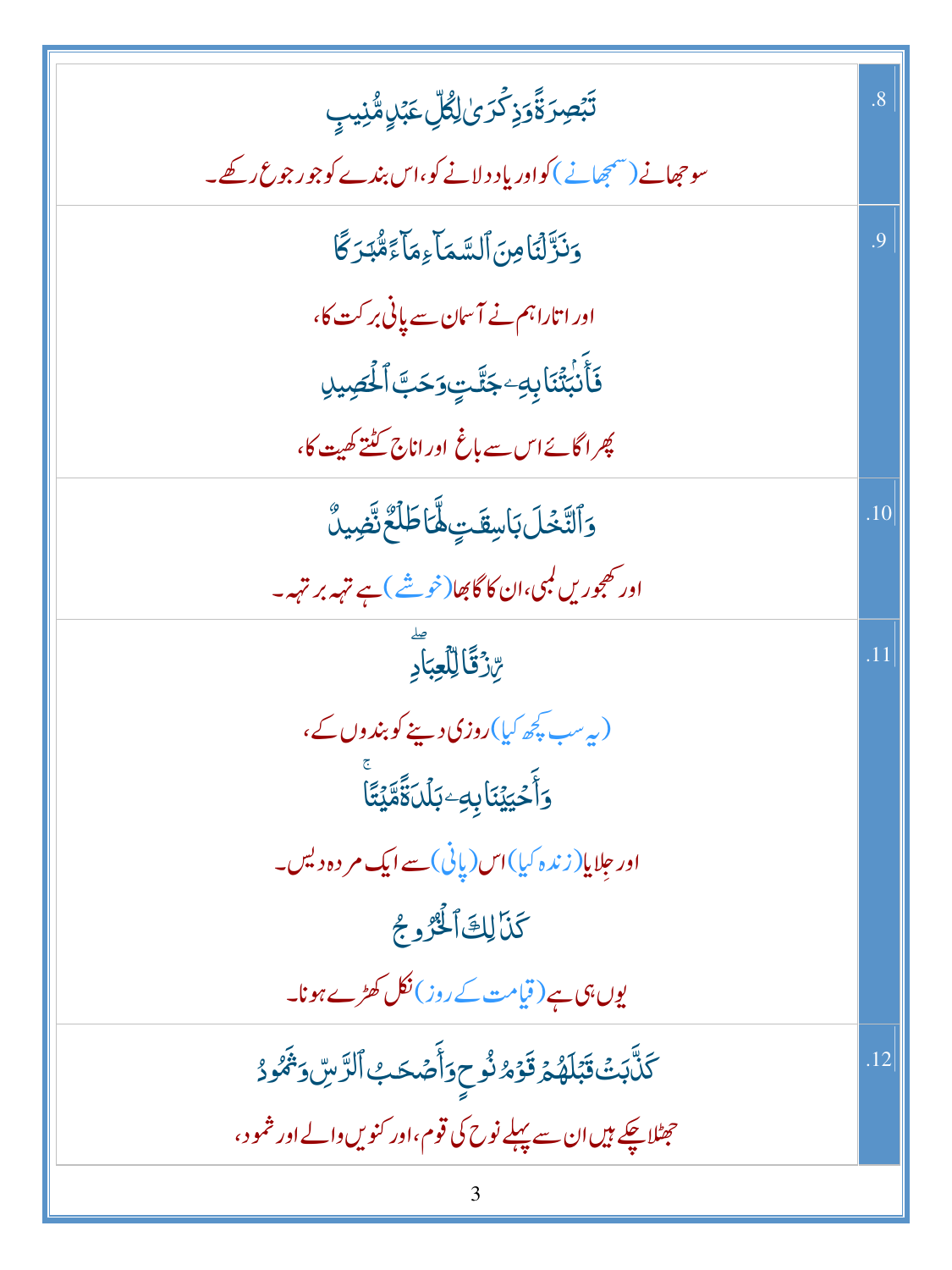| 5عَادٌوَفِرْعَوْنُ وَإِخْوَانُ لُوطٍ                                        | .13 |
|-----------------------------------------------------------------------------|-----|
| اور عاد اور فرعون اور لُوط کے بِھائی۔                                       |     |
| وَأَصۡحَبُ ٱلۡأَيۡكَةِوَقَوۡهُ تُبَّع                                       | .14 |
| اور بَن کے رہنے (ایکہ) والے اور تبغ <sup>س</sup> ی قوم۔                     |     |
| ڴڵ۠ۘػڹۨ <i>ؖ</i> ؘڹٵڷڒ۠ۺڶ؋ؘػؾ۠ۜۏۼؚۑڮ                                        |     |
| سب نے حجٹلا یار سولوں کو پھر ٹھیک پڑامیر ادڑ کا( دھمکی)۔                    |     |
| أَفَعَيِينَابِأَلْحَلَّقِٱلْأَوَّلِ                                         | .15 |
| کیااب ہم تھک گئے پہلی بار بناکر؟                                            |     |
| <b>ڹ</b> ڷۿ۠ؗؗ؞ۧۦۏۣڶڹٞٙڛۣۊۨ <i>ڹ۫</i> ڬڶٙؗۛۊؚڿۜۨۨڔؠڕ                        |     |
| کوئی(ہر گز) نہیں! ان کو دھوکاہےایک نئے بننے (از سر نوپیداہونے) میں۔         |     |
| وَلَقَلْ خَلَقَْنَا ٱلْإِنسَنَ وَنَعَلَّمُ مَا تُوَسُوِسُ بِهِ عَفَّسُهُ    | .16 |
| اور ہم نے بنایاانسان کواور جانتے ہیں جو باتیں آتی ہیں اس کے جی (ول) میں،    |     |
| وَنَحَنُ أَقَّرَبُ إِلِيَّهِ مِنْ حَبْلِ ٱلْوَيِّدِينِ                      |     |
| اور ہم اس سے نز دیک ہیں د حر <sup>و ک</sup> ق رگ سے زیادہ۔                  |     |
| إِزۡ يَتَلَقَّىٰ ٱلۡمُتَلَقِّيَانِعَنِ ٱلۡيَمِينِ وَعَنِ ٱلشِّمَالِ قَعِيدٌ | .17 |
| جب لینے جاتے ہیں دولینے والے، داننے بیٹھااور بائیں بیٹھا                    |     |
|                                                                             |     |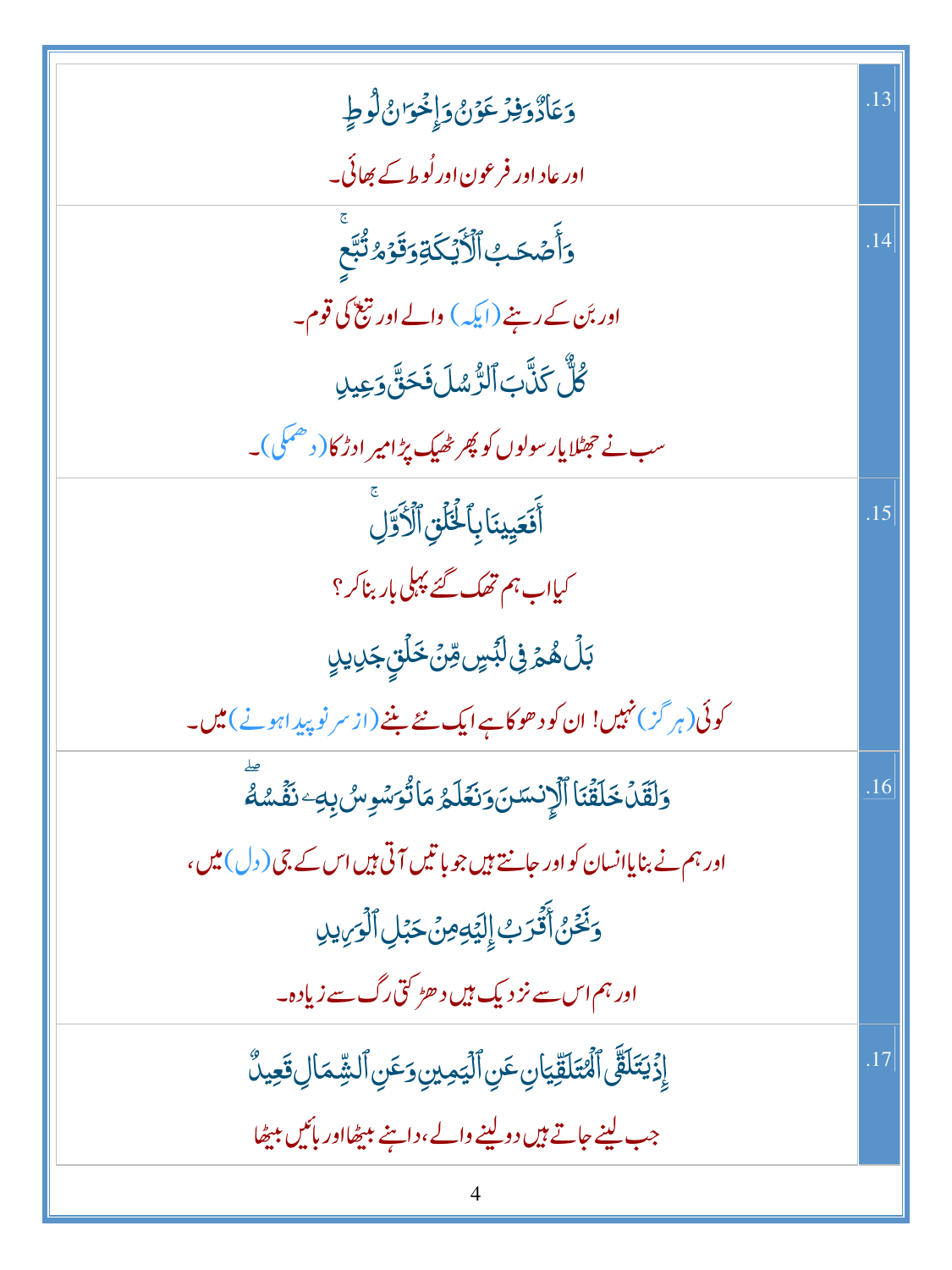| مَّا يَلْفِظُ مِن قَوْلِ إِلَّالَدَيْهِ بَقِيبٌ عَتِيدٌ                    | .18 |
|----------------------------------------------------------------------------|-----|
| نہیں بولتاایک بات جو نہیں اس پاس،ایک راہ دیکھتا تیار۔                      |     |
| وَجَاْءَتُّسَكُرَةُ۠الْمَوۡتِ بِٱلۡـُنَّ                                   | .19 |
| اور آئی بیہو شی موت کی تحقیق(حقیقت کھولنے کے لیے)۔                         |     |
| ذَلِكَمَا كُنتَ مِنْهُ تَجِيلُ                                             |     |
| ىيە دە ہے جس سے تو <sup>ٹل</sup> (بھاگ)ر ہاتھا۔                            |     |
| وَنُفِخَفِى ٱلصُّوِرِ                                                      | .20 |
| اور پھو نکا گیانر سنگا۔                                                    |     |
| ذَٰ لِكَ يَؤْمُ ٱلْوَعِيلِ                                                 |     |
| ىيە بەن دڑكے (خوف) كا،                                                     |     |
| <u>و</u> َجَآءَتۡ کُلُّ نَفۡسٍ مَّعَهَاۤ سَآبِنَّ وَشَ <sub>ّه</sub> ِیدُّ | .21 |
| اور آیاہر ایک جی،اسکے ساتھ ہے ایک ہانگنے والا اور ایک احوال بتانے والا۔    |     |
| لِّقَلْ كُنتَ فِى غَفَلَةٍ مِّنَ هَذَا                                     | .22 |
| توبے خبر رہااس دن سے ،                                                     |     |
| فَكَشَفَنَا عَنكَ غِطَآءَكَ فَبَصَرُكَ ٱلْيَوْمَ حَلِيلٌ                   |     |
| اب کھول دی ہم نے تجھ پر تیری اند حیر کی (پر دہ )،اب تیر کی نگاہ آج تیز ہے۔ |     |
|                                                                            |     |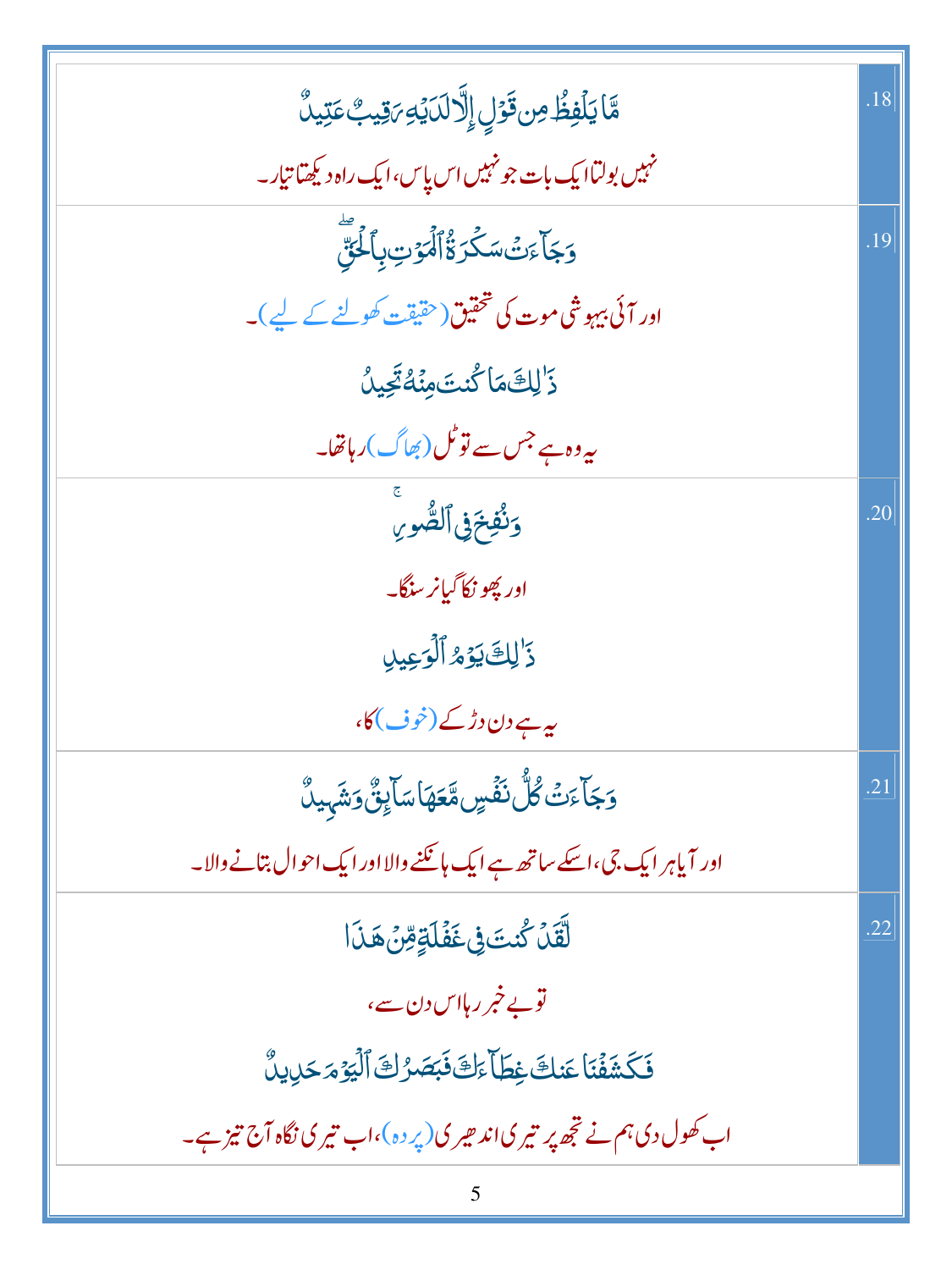| 5قَالَ قَرِينُهُهَذَامَالَدَىَّ عَتِيلٌ                                                        | .23 |
|------------------------------------------------------------------------------------------------|-----|
| اور بولااس کے ساتھ والا ( فرشتہ )، یہ (اعمال نامہ ) ہے جو میرے پاس تھاحاضر۔                    |     |
| ٲؖڷ <i>ۊ</i> ؾٳڧۣ <i>۫ڿۿڐۧۄٙػ۠ڷۜ</i> ڪٙڡ۠ۜٞٲؠؚػڹؚؠٳؚ                                           | .24 |
| ڈالو تم دوزخ میں ہر ناشکر مخالف <i>ک</i> و،                                                    |     |
| ؗڡۜٞڹؓٵعؚڸ۠ڷ <i>ڂؽ<sub>ڗۣ</sub>ۿۼ۫</i> ٙڎؘڸٟڡ۠۠ڔؠٮؚۣ                                           | .25 |
| .<br>نیکی سے اٹکانے وال <sub>ا</sub> ، حد سے بڑھنے وال <sub>ا</sub> ، شبے نکالیا۔              |     |
| ٱلَّذِى جَعَلَ مَعَ ٱللَّهِ إِلَهًا ءَاخَرَ فَأَلْقِيَاهُ فِى ٱلْعَذَابِ ٱلشَّدِيدِ            | .26 |
| جس نے <i>کٹہر</i> ایااللہ کے ساتھ اور کوئی بوجنا(معبود)، توڈالواس کوسخت مار (عذاب) میں۔        |     |
| قَالَ قَرِينُهُ يَبَّنَاهَا أَطْغَيْتُهُ وَلَكِن كَانَ فِى ضَلَلِ بَعِيدٍ                      | .27 |
| بولااسکاسا تھی(شیطان)اے رب ہمارے! میں نے اسکوشر ارت میں نہیں ڈالا، پر بیہ تھا بھولاراہ سے دُور |     |
| قَالَ لَاتَّخْتَصِمُواْلَدَىَّ وَقَدْ قَدَّمَتُ إِلَيْكُم بِٱلْوَعِيلِ                         | .28 |
| فرمایا جھگڑ انہ کر ومیرے پاس،اور میں بھیج چکاپہلے ہی تم کو دڑ کا( دھمکی) ۔                     |     |
| مَايُبَلَّلُ ٱلْقَوَلُ لَدَىَّ وَمَآ أَنَاْبِظَلَّمِ لِلْعَبِيلِ                               | .29 |
| بدلتی نہیں بات میرے پاس اور میں ظلم نہیں کر تابند وں پر۔                                       |     |
| <i>ؽ</i> ۯٙۄؘٮ۬ڟٞۅڵ <sup>ڸ</sup> ڮۿڐۜۄؘۿڸٲۿؾؘڵۯؙؖؾؚ                                            | .30 |
| جس دن ہم کہیں دوزخ کو، تو بھر چکی،                                                             |     |
|                                                                                                |     |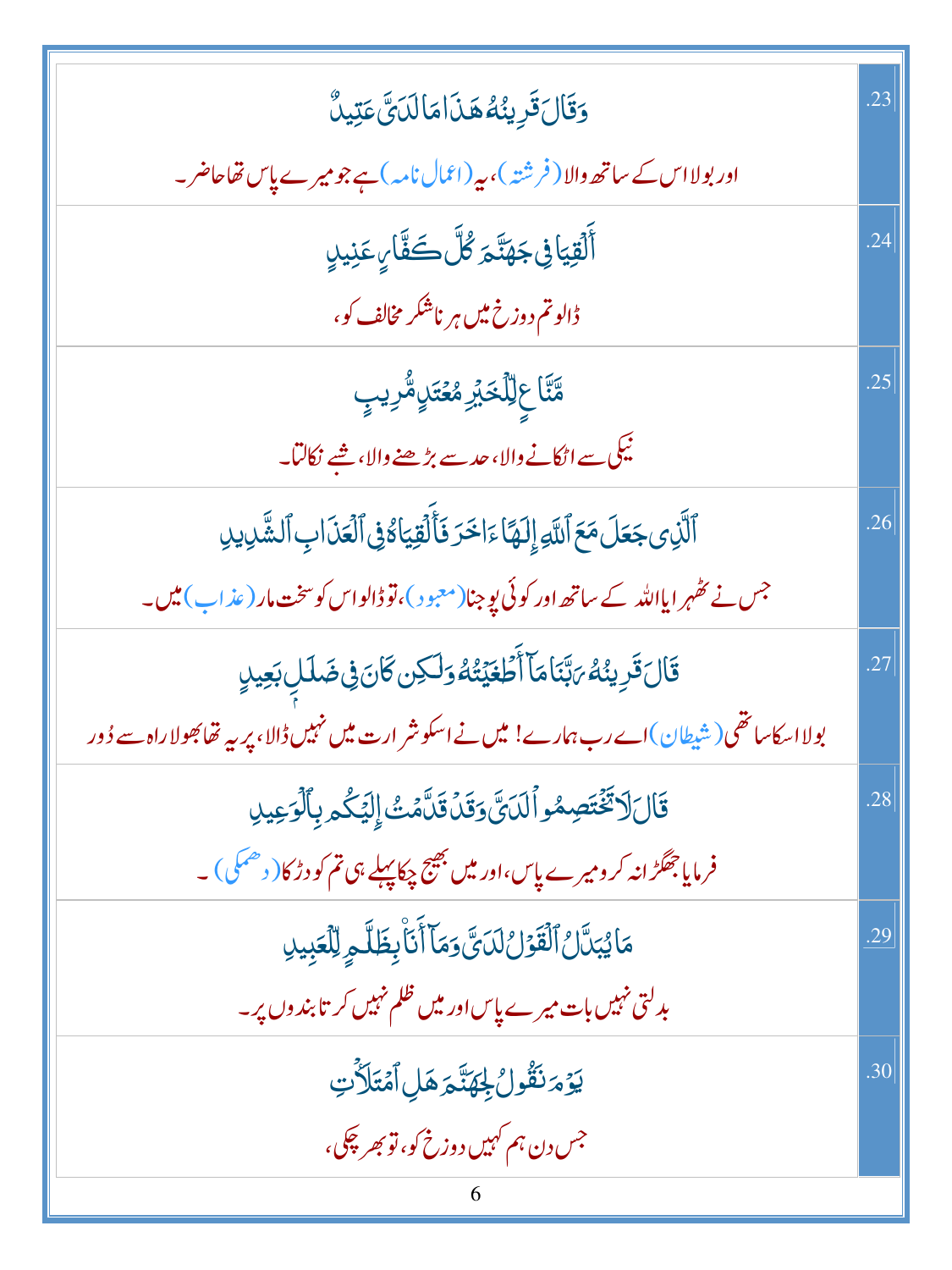| <u>وَتَقُولُ هَلِّ مِن</u> مَّزِيدٍ                                            |     |
|--------------------------------------------------------------------------------|-----|
| اور وہ بولے گی کچھ اور بھی ہے۔                                                 |     |
| <u>و</u> َأَّرۡلِفَتِ ٱلْجُنَّةُٰلِلۡمُتَّقِينَ غَيۡرَ بَعِيلٍ                 | .31 |
| اور نز دیک لائی گئی بہشت ڈر والوں کے واسطے ، ڈور نہیں۔                         |     |
| هَذَامَاتُوعَدُونَ لِكُلِّ أَوَّابٍ حَفِيظٍ                                    | .32 |
| یہ ہے جس کاوعدہ تم کو( <sub>سے</sub> ) تھا،ہر ایک رجوع رہتے یادر کھنے والے کو۔ |     |
| ۿۜ <i>ڹٛڂ</i> ۺۣ۩ڵڗٙڂۿؘڹؘڔۣؠٲڷۼؘؿۑؚۅؘڿۜڵ <sub>ػ</sub> ڔؚڣؘڶڛۿ۠ڹۣؠٮٜ            | .33 |
| جو ڈرار حمٰن سے بن دیکھے ،اور لا یادل جس میں رجوع ہے۔                          |     |
| ٱۯۡڂٛ۠ڶۄۿؘٳۑؚۜڛؘڶڝؖ                                                            | .34 |
| چلے جاؤاس میں سلامت (سلامتی کے ساتھ)۔                                          |     |
| ذَٰ لِكَ يَوۡمُ الۡكُلُودِ                                                     |     |
| ىيەدن ہے ہمیشہ رہنے کا۔                                                        |     |
| لَّهُ مِمَّايَشَاءُونَ فِيهَا وَلَدَيْنَامَزِيلُّ                              | .35 |
| ان کو ہے وہاں جو چاہیں اور ہمارے پاس ہے کچھ (اور ) زیادہ بھی۔                  |     |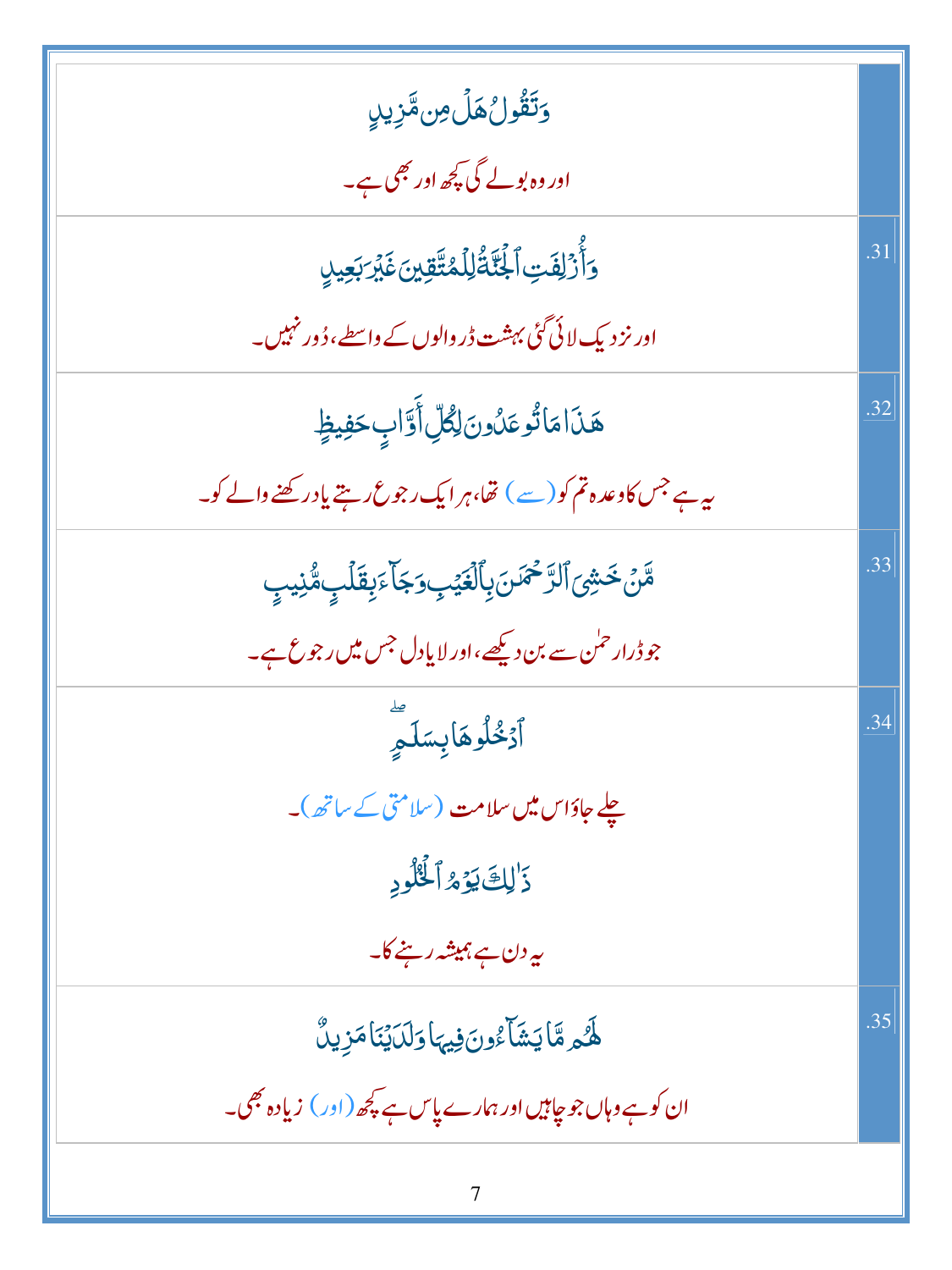| وَكَمُ أَهۡلَكۡنَاقَبۡلَهُم <i>ِ مِّن</i> قۡرَنِۿُمۡ أَشَلُّٰهِنَّهُم <i>ِ</i> بَطۡشًا     | .36 |
|--------------------------------------------------------------------------------------------|-----|
| اور کتنی کھیا( ہلاک ) کر چکے ہم ان سے پہلے سنگتیں ( قومیں )، ان کی قوت زبر دست تھی ان سے ، |     |
| فَنَقَّبُواً فِى ٱلۡبِلَـٰ لِهَلۡ مِن تَّحِيصٍ                                             |     |
| پھر لگے کری <b>د</b> (گشت ) کرنے شہر وں میں۔ کہیں ہے بھاگنے کو ٹھکانا؟                     |     |
| إِنَّ فِي ذَٰ لِكَ لَلْإِكْسَ مَنْ كَانَ لَهُ قَلْبٌ أَوۡ أَلَقَى ٱلسَّمۡعَ وَهُوَ شَهِيدٌ | .37 |
| اس میں سوچنے کی جگہ ہے اس کو جس کے اندر دل ہے، یالگادے کان دل لگا کر۔                      |     |
| وَلَقَلْ خَلَقْنَا ٱلسَّمَوَاتِ وَٱلْأَمَّصَ وَمَا بَيۡنَهُمَا فِىسِتَّةِأَيَّامٍ          | .38 |
| اور ہم نے بنائے آسان اور زمین اور جوان کے نتیج ہے چھ دن میں۔                               |     |
| وَمَامَسَّنَامِن لَگُوبِ                                                                   |     |
| اور ہم کو نہ آئی کچھ ماند گی (تھکان)۔                                                      |     |
| فَأَصْبِرُ عَلَىٰ مَايَقُولُونَ                                                            | .39 |
| سونوسهتاره(ص <sub>بر</sub> کر) جو <del>کتے ہی</del> ں،                                     |     |
| وَسَبِّحْ بِحَمْلِ بَرِّبِكَ ثَبَلَ طُلُوعِ ٱلشَّمۡسِ وَقَبَلَ ٱلۡغُرُوبِ                  |     |
| اور پا کی (تسبیح کر) بول خوبیاں اپنے رب کی، پہلے سورج نکلنے سے اور پہلے ڈو بنے سے،         |     |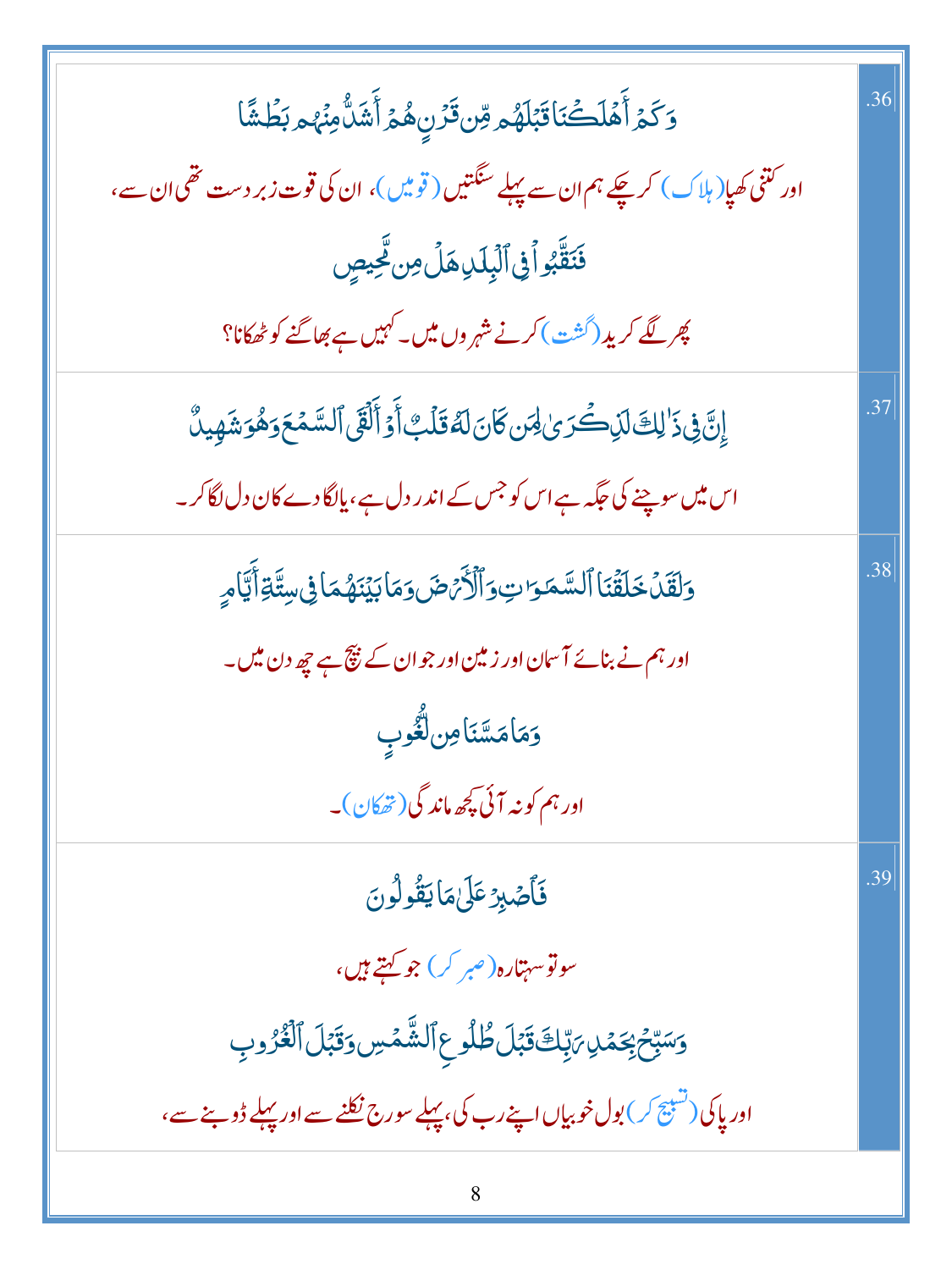| وَمِنَ ٱلَّيَٰلِ فَسَبِّحۡهُوَأَدۡلِنَزَ ٱلسُّجُودِ                  | .40 |
|----------------------------------------------------------------------|-----|
| اور کچھ رات میں بول اس کی پاکی (تسبیح کر)،اور پیچھپے سجدے کے۔        |     |
| وَٱسۡتَمِعۡیَوۡمَیُنَادِٱلۡۡتَادِمِن <b>مَّکَانِ قَرِیبِ</b>         | .41 |
| اور کان رکھ (س)جس دن پکارے گا پکارنے والانز دیک کی جگہ سے،           |     |
| يَوۡمَ يَسۡمَعُونَ ٱلصَّيۡحَةَبِٱلۡخَقِّ                             | .42 |
| جس دن سنیں گے چنگھاڑ تحقیق( بالکل ٹھیک ٹھیک)۔                        |     |
| ذَٰلِكَ يَؤَمُّ الْخُرُوج                                            |     |
| وہ ہے دن نکل پڑنے کا۔                                                |     |
| إِنَّا نَحْنُ نُحْي- وَخُمِيتُ وَإِلَيْنَا ٱلْمَصِيرُ                | .43 |
| ہم ہیں جلاتے (زندہ کرتے)اور مارتے ہیں اور ہم تک (ہی)ہے پہنچنا(لوٹے)۔ |     |
| يَوۡمَ تَشَقَّنُ ٱلۡأَرۡهَٰ عَنۡهُمۡ سِرَاعًا                        | .44 |
| جس دن زمین بھٹ کر نکل پڑیں وہ دوڑتے۔                                 |     |
| ذَ <sup>ا</sup> لِكَ حَشَّرٌ عَلَيْنَا يَسِبِرُّ                     |     |
| یہ ا <u>کھٹے</u> کرناہم کو آسان ہے۔                                  |     |
|                                                                      |     |